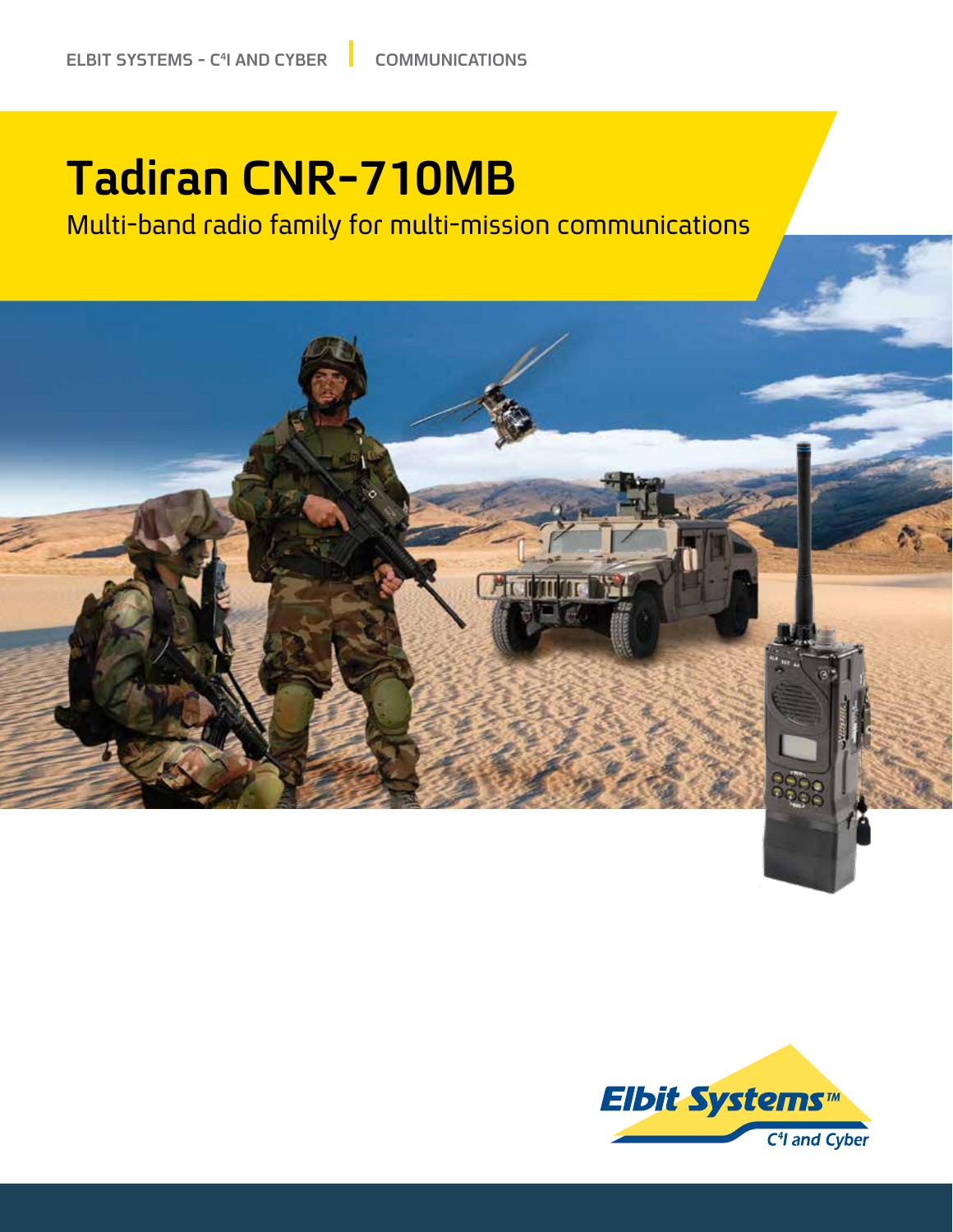

## **Tadiran CNR-710MB** Multi-band radio family for multi-mission communications

Modern theatres of operation demand real-time coordination between multiple ground, air, and marine forces. In today's complex tactical scenarios, easy-to-use, interoperable and secure communications are mission-critical.

The multi-band Tadiran CNR-710MB from Elbit Systems offers all the combat-proven lightweight reliability that operatives expect, together with an uncompromising level of communications modularity, flexibility and security.

## A Military, Combat-Proven, Modular **Solution**

Designed specifically to meet the challenges of multiple- force engagements, the Tadiran CNR-710MB offers ground, sea, and air units wide frequency band coverage and waveforms - enabling simple and secure voice and data communications with a wide range of forces, units and stations, from a single  $R/T$  unit. Offering the most comprehensive feature set of its class, the Tadiran CNR-710MB is combat-proven, already exceeding the expectations of military organizations around the world. The rugged and Lightweight, Tadiran CNR-710MB leverages Tadiran's synchronous-orthogonal frequency hopping technology, and is fully compatible with legacy Tadiran frequency hopping systems like the CNR-710, CNR-900, CNR-9000 and CNR-9000HDR.

## **A Platform for Growth**

Ideal for use at the tactical level, the flexible tadiran CNR-710MB is the basic building block for creation of platoon-level and above voice ons, the Tadiran CNR-710MB is available in variety of configuration and data communications infrastructure. With a complete line of addpackages for land, Sea and Airborne. The Tadiran CNR-710MB enables a full range of communication solutions, from standalone radios to turnkey C<sup>4</sup>I systems.

### **Rich-Feature**

Leveraging over 40 years of combat-proven ingenuity, Elbit Systems designed the Tadiran CNR-710MB with features that meet and exceed the rugged demands of military organizations worldwide, including:

#### **Engineering Human**

- Simple to operate, with all functions unambiguously identified
- Innovative, menu-driven interface, interactive display-guided operation
- Preset, DATA, COMSEC and ECCM parameters loaded via keyboard, keygun loader or another CNR-710MB
- · Visual and audible alerts for security breach protection; frequency hopping indication in fixed frequency mode Clear indication in Secure mode
- Minimum operatior workload under battlefield conditions; auto data rate adaptation, auto synchronization, "clear" override to enable clear reception in SEC mode
- Quick emergency erasure of radio security parameters

#### **Data Communications**

- Data communications over the entire frequency band from 30 to 512 MHz
- Powerful data rate and data mode (sync/async) adapter
- Sophisticated and robust error correction and high probability of error-free data transfer under severe communication conditions
- Synchronous and asynchronous modes of operation and interface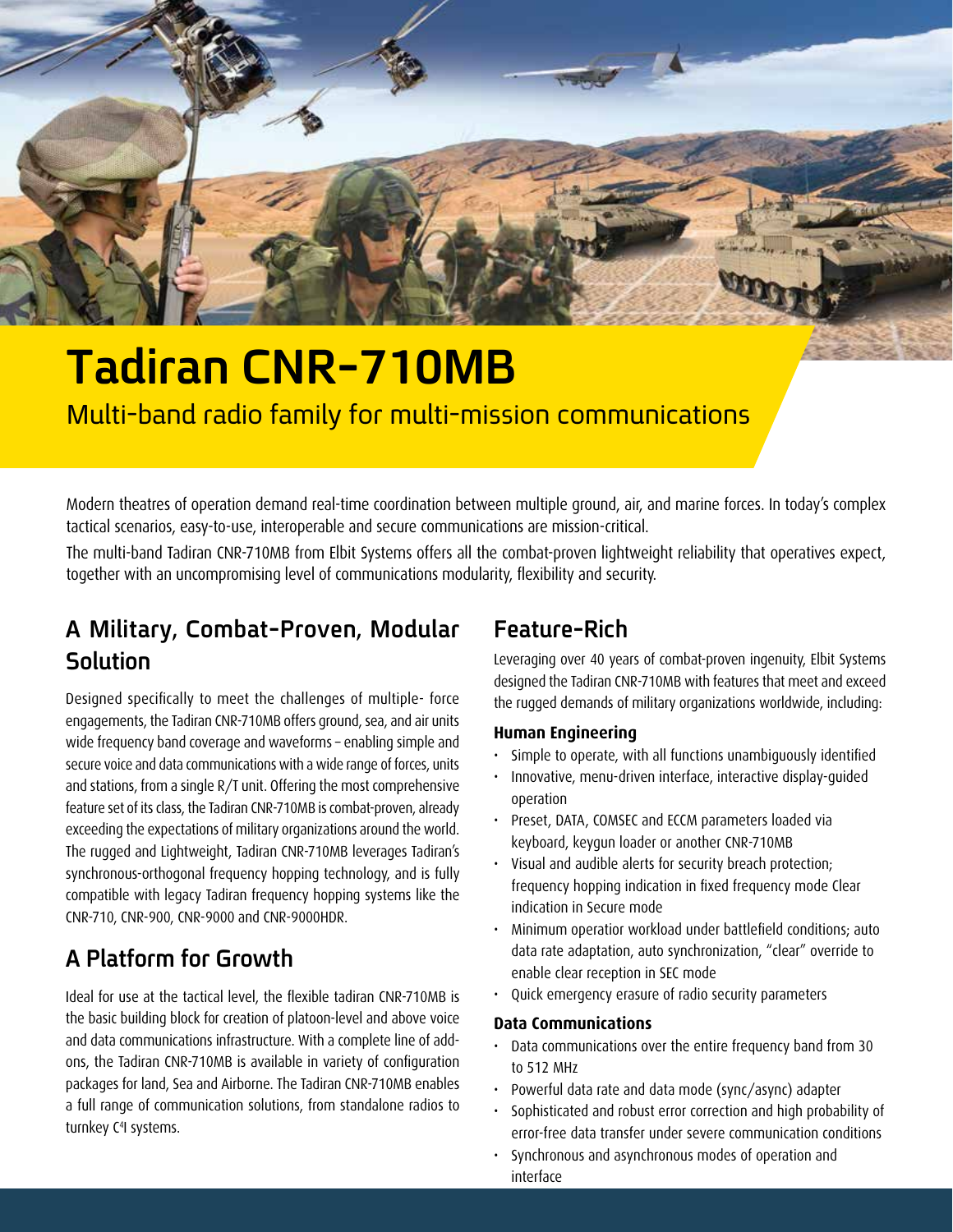

#### **Built-in Information Security and Immunity Encryption (COMSEC(**

- Very high level of voice and data security (digital encryption)
- Maximum security over the entire frequency band from 30 to 512 MHz

#### **Anti-Jamming (ECCM)**

- Frequency hopping over the entire frequency band 30 to 512 MHz
- Synchronous orthogonal frequency hopping minimizes friendly collocation interference and improves anti-jamming immunity
- PTT-oriented, self-distributed synchronization eliminates need for master stations and provides immediate operation readiness
- Very high probability of synchronization and resynchronization under severe jamming conditions
- Spoofing resistant

#### **Special Features (optional)**

- SMS-burst for powerful message transmission
- Communication controller enables the radio to work as an IP radio, allowing an IP network to be established over the tactical network
- Built-in Vocoder for high voice quality reception even under poor level channels
- Built-In GPS for system location report
- Scanning up to 4 preset channels
- Selective call individual and group communications

#### **Flexibility Logistic**

- Easy operational configuration based a common receiver-<br>transmitter
- Reduced equipment down-time and logistical costs
- High MTBF
- Low MTTR; plug-in modular design at LRU and SRU levels

### **Configurations**

The Tadiran CNR-710MB's modular design provides a variety of configurations geared to match any specific operational requirement. Manpack, Vehicular, Base, Marine and Airborne radio sets are easily configured around the common Receiver-Transmitter unit in the following configurations:



**PRC-710MB** 5w Handheld/Manpack Radio set



**PRC-710MB/HP** 20w Manpack Radio set



**VRC-710MB** 5w Vehicular/Base/ Marine Radio set



**VRC-710MB/20** 20w Vehicular/Base/ Marine/Airborne Radio set



**VRC-710MB/50** 50w Vehicular/Base/ Marine Radio set